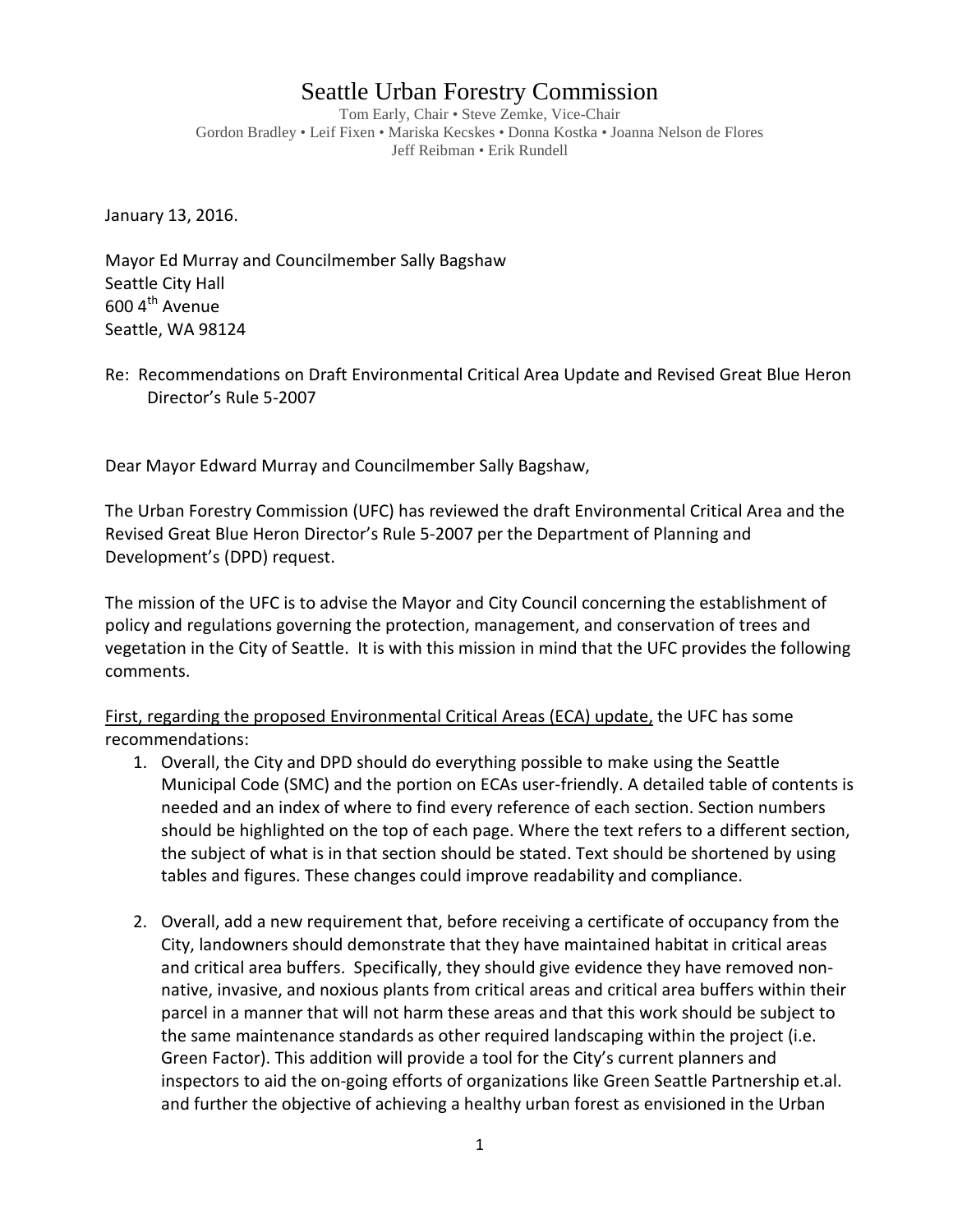Forest Stewardship Plan. This addition would require the 25.09.045 Exception to be removed for new development or redevelopment. Here's an example from the Kirkland, WA Zoning Code Chapter 95.51:

*"Maintenance of Critical Area and Critical Area Buffers. In critical areas and their buffers, native vegetation is not to be removed without City approval pursuant to KZC.95.23(5)(d). However, it is the responsibility of the property owner to maintain critical areas and their buffers by removing nonnative, invasive, and noxious plants in a manner that will not harm critical areas or their buffers. See also subsection (7) of this section and Chapters 85 and 90 KZC for additional requirements for trees and other vegetation within critical areas and critical area buffers. "*

- 3. On page 17, section f, regarding text on public projects, line 9 -- Add language in caps so text reads: "The applicant INITIATING PUBLIC PROJECTS SHOULD BE HELD TO THE SAME HIGH STANDARD AS PRIVATE PROJECTS AND shall protect vegetation and trees pursuant…." And on line 18, add a sentence at the end: REQUIRE THIRD PARTY INDEPENDENT REVIEW WHERE APPROPRIATE.
- 4. On page 34-35 -- The tables appear to be two versions of the same table. Delete one.
- 5. On page 58, section D, line 11, #1 Change a word so text says "The Director on a QUARTERLY basis shall accept and consider nominations for species…." If a species of local importance is in trouble, DPD should be responsive to the needs of that species and its habitat by accepting nominations on a quarterly (not annual) basis.

Second, regarding the revised draft Great Blue Heron (GBH) Director's Rule 5-2007, the UFC would like to commend DPD for incorporating its earlier recommendations regarding Great Blue Heron nesting habitat protection. The UFC pointed out in a letter to Diane Sugimura on April 7, 2010 that screening trees shouldn't have to be 22" diameter at breast height to be protected and the protection should be year-round, not seasonal. It is nearly six years later, but it is DPD's first opportunity to make improvements in the regulation. The new draft proposes screening trees are preserved starting at six inches in a year-round protection zone. In addition, the UFC has some recommendations that would improve protections for the GBH to:

- 1. Extend from February 1 through September 1 (not July 31) to accommodate second nestings.
- 2. Include eggs, not just the birds and habitat.
- 3. Ensure the seasonal zone is a uniform 500' throughout the city.
- 4. Update the current location of the Kiwanis colony, which moved to Commodore Park in 2013 due to severe eagle predation.
- 5. Include in the definition of "GBH management area" staging areas from January 1 through March 31 with a radius of 3,280 feet from each nesting colony throughout the city so that sensitive pre-nesting congregations can conduct their early nest scouting and courtship activities, and in the case of the Commodore/Kiwanis colony with a radius of 1,450 feet based on actual heron monitoring. For example, this GBH colony currently uses the high point provided by the turret on the house